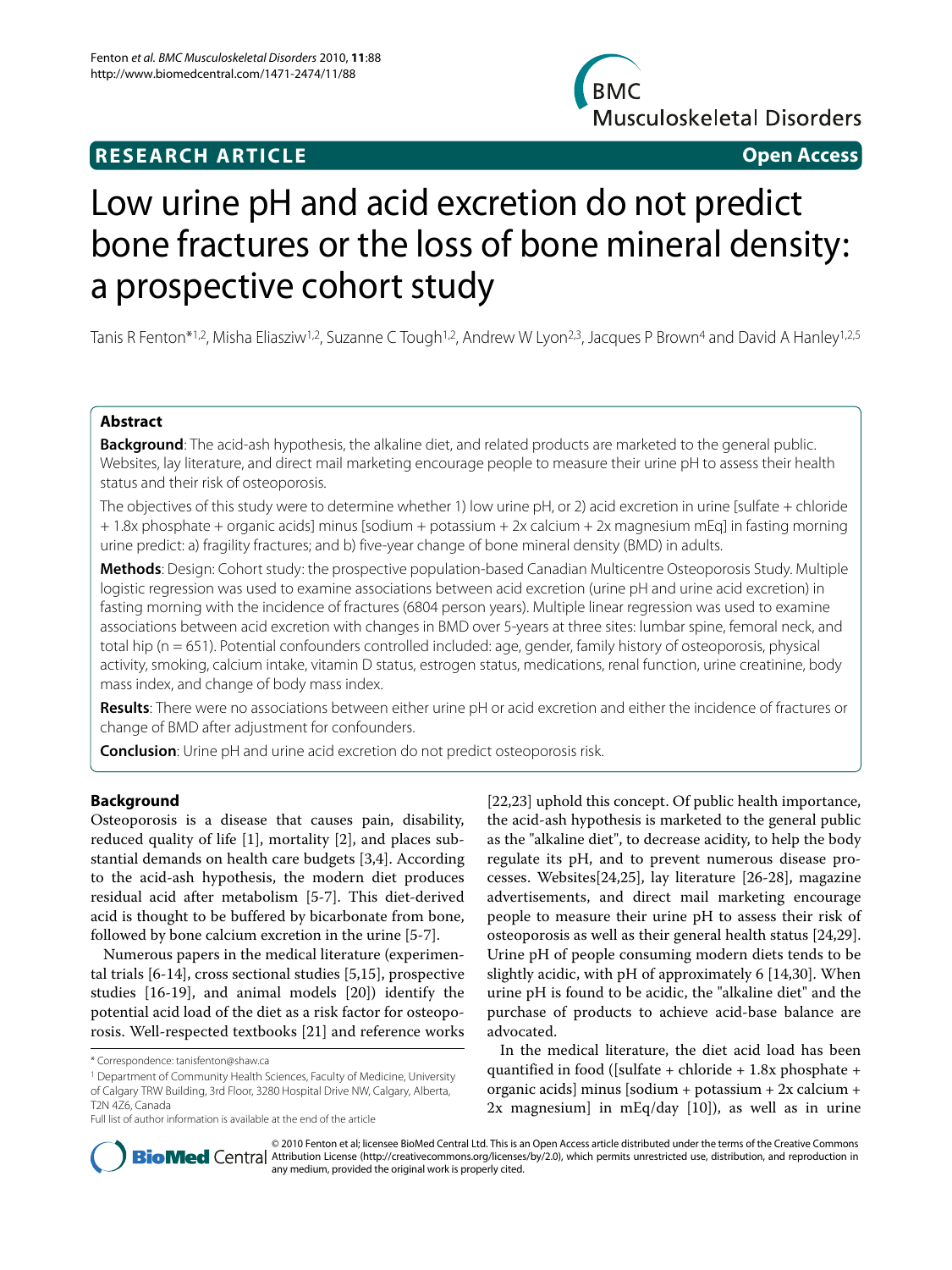[[10,](#page-6-14)[11,](#page-6-15)[31\]](#page-7-7). The urine acid load has been quantified in two ways: through the measurement of urine pH [\[10](#page-6-14)[,11](#page-6-15)[,31](#page-7-7)], and from the measurement of net acid excretion [[10,](#page-6-14)[31-](#page-7-7) [33](#page-7-8)]. Traditionally the urine acid excretion has been estimated from measured titratable acidity, ammonium and bicarbonate [[10,](#page-6-14)[32\]](#page-7-9), which may be inferior measures of acid excretion since ammonium and bicarbonate are volatile and altered by bacterial growth [\[34](#page-7-10)] and the measurement of titratable acidity is not a precise method [\[35](#page-7-11)]. Urine measures of food intake or the diet acid load take place after absorption has occurred, are not prone to food intake reporting bias, and therefore may provide more accurate estimates.

To our knowledge, the utility of urine pH and/or urine measures of acid excretion to predict osteoporotic outcomes has not been assessed. If urine pH and urine measures of the potential acid load of the diet can predict which individuals are vulnerable to the development of osteoporosis, a novel laboratory testing strategy could be implemented to identify individuals at risk of accelerated bone loss. However, if these measures do not predict which individuals are vulnerable to osteoporosis, the practice of urine pH testing to identify who is at risk for this disease should be discouraged.

The objectives of this study were to determine whether 1) low urine pH, or 2) the calculated acid excretion in urine predict: a) fragility fractures; and b) five-year change of bone mineral density (BMD) in adults.

## **Methods**

This study was approved by the Conjoint Health Research Ethics Board, University of Calgary and the Canadian Multicentre Osteoporosis Study (CaMOS) Design, Analysis and Publication Committee. Informed consent was obtained from the study participants at baseline. CaMOS is a prospective population-based cohort study designed to study skeletal health among a random sample of Canadian adults 25 years of age and above [[36\]](#page-7-12).The participants in this study included those recruited from Quebec because they had urine and blood samples obtained at both baseline and at 5-years (Figure [1\)](#page-1-0). At baseline (1996-8) and at five years participants had in-person interviews, measurement of BMD, and collection of samples. Fasting urine samples were collected in the morning after an initial void and a wait of two hours, while participants maintained a fast from the evening before. The urine samples were aliquoted, frozen and stored at -70°C in plastic vials within two hours of collection.

The outcome variables for this study were change of BMD (Dual Energy X-ray Absorptiometry (Hologic 2000)) over 5-years (at the femoral neck (FN), the lumbar spine (L1-4) (LS), and the total hip (HIP)) as well as fragility fractures over seven years of follow-up. Fractures, ini-

<span id="page-1-0"></span>

tially self-reported, were confirmed using radiology reports, over seven years of follow-up. A fragility fracture occurred spontaneously, after a no-fall injury, or from a fall from a standing height or less.

The exposure variables used in this study were: urine pH, and the concentration of the urine ions (mmol/l) summed as estimated acid excretion ([sulfate + chloride + 1.8x phosphate + estimated organic acids [\[37](#page-7-13)]] - [potas $sium + sodium + 2x$  calcium + 2xmagnesium] mEq/L) [[10\]](#page-6-14) based on measurements made on in fasting morning urine. Urine creatinine was included in the adjusted models to control for urine concentration. The urinary excretion of organic acids (including citric, oxalic, malic, succinic, lactic, glutamic, aspartic acid, etc) were estimated from body surface area ( $[(body surface area \times 41)/$ 1.73] [[37\]](#page-7-13), where 41 is the median daily organic acid anion excretion (mEq/d) (body surface area was used by these authors as  $[0.007184x \ height (cm)^{0.725} \times weight$ (kg)0.425] [[37\]](#page-7-13) based on a recent study that found that anthropometric measures predicted urine organic acids  $(R<sup>2</sup>$  of 0.15 to 0.39) better than diet measures [\[37](#page-7-13)].

Variables considered to be potential confounders included: age, gender, reported family history of osteoporosis among first degree relatives, body mass index (BMI), change in BMI [\[38](#page-7-14)[-40](#page-7-15)], hormonal status among the women, presence or absence of kidney disease [\[41](#page-7-16)], smoking, medications (thiazide diuretics, bisphosphonates, and estrogen) use, physical activity [\[42](#page-7-17)], calcium intake, and vitamin D status. Vitamin D status was assigned as adequate if the serum 25-hydroxy vitamin D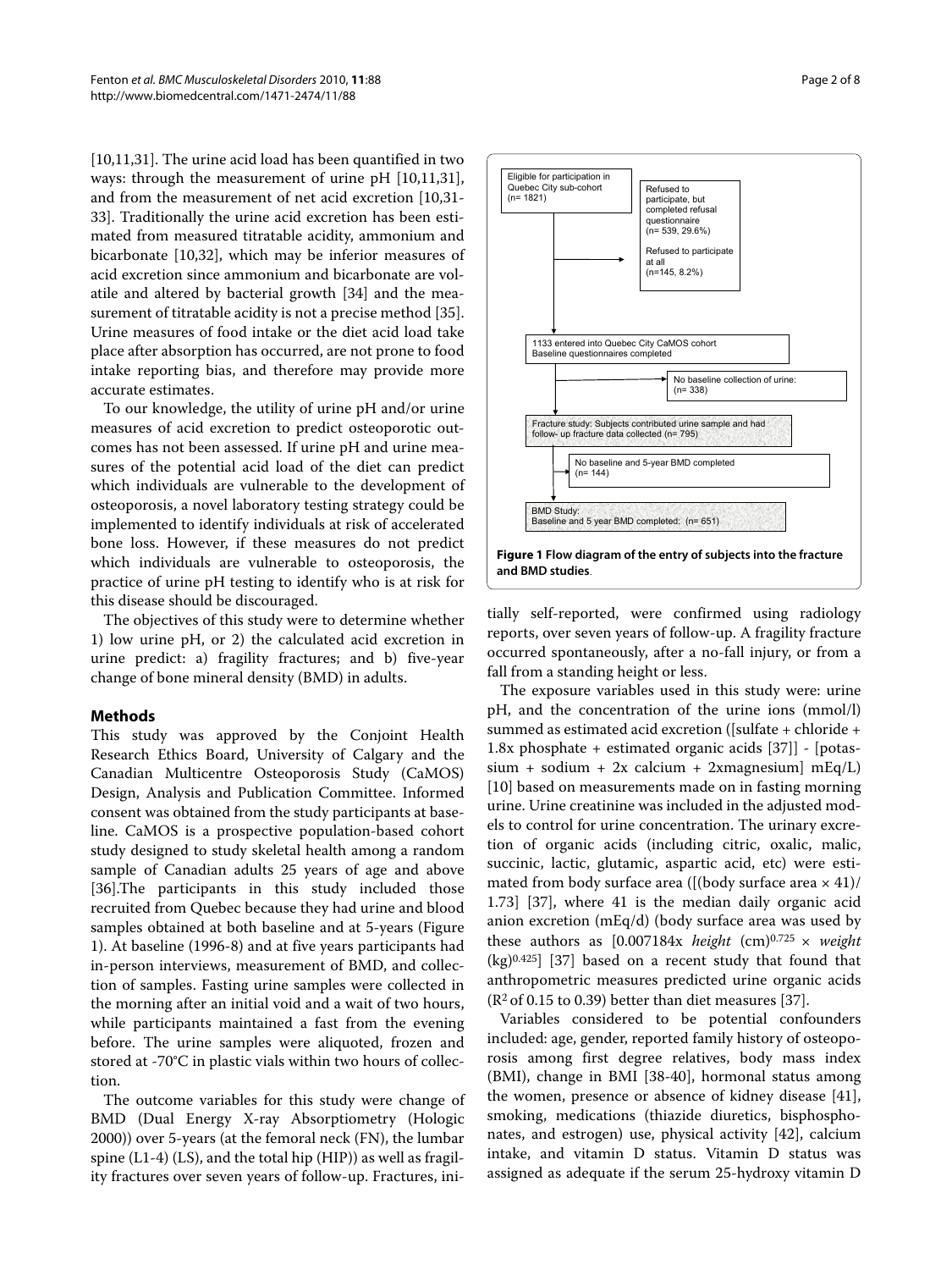| <b>Subject characteristics</b>      | <b>Fracture study</b> | <b>BMD study</b> |
|-------------------------------------|-----------------------|------------------|
| n                                   | 795                   | 651              |
|                                     |                       |                  |
| Age                                 | $59.8 +/- 12.8$       | $58.6 +/- 12.3$  |
| Female gender, (%)                  | 553/795 (69.6%)       | 455/651 (69.9%)  |
| Women estrogen sufficient, (%)      | 261/553 (47.2%)       | 228/455 (50.1%)  |
| Body Mass Index, kg/m2              | $26.1 +/- 4.7$        | $26.0 +/- 4.7$   |
| Change of BMI, kg/m2                | $0.56 +/- 1.71$       | $0.59 +/- 1.69$  |
| Physical activity, kcal/day         | $1548 + (-589)$       | $1576 + (-806$   |
| Family history of osteoporosis, (%) | 71/511 (13.9%)        | 60/415 (14.5%)   |
| Calcium intake, mg/day              | $889 +/- 550$         | $885 +/- 551$    |
| Serum 25(OH) Vitamin D, nmol/l      | $75.1 +/- 28.4$       | $74.9 +/- 28.4$  |
| Smoking, (%)                        | 154/438 (35.2%)       | 113/352 (32.1%)  |
| Caucasian race, (%)                 | 792 (99.6%)           | 647 (99.4%)      |
| Kidney Disease, (%)                 | 119/733 (16.2%)       | 118/632 (18.7%)  |
| Thiazide medications, (%)           | 66/795 (8.3%)         | 52/651 (8.0%)    |
| Bisphosphonates, (%)                | 8/795 (1.0%)          | $6/651(0.9\%)$   |

| Table 1: Baseline subject characteristics in the fracture and the BMD studies |  |  |  |  |
|-------------------------------------------------------------------------------|--|--|--|--|
|-------------------------------------------------------------------------------|--|--|--|--|

 $*$ mean  $+$ /- sd, nmol/l = nanomole per litre

was >= 80 nmol/l [\[43](#page-7-18)] (Table 1). Medication use was based on prescription bottles viewed at baseline. Women were coded at baseline as estrogen sufficient if they were either premenopausal, or taking estrogen. Urine creatinine was included in the adjusted models to control for urine concentration. Baseline BMD was included in the adjusted models to control for the potential influence of baseline BMD on the change over time [\[44](#page-7-19)].

Immediately after thawing, urine pH was measured using a Radiometer PHM82 Standard pH Meter (Copenhagen, Denmark). The calcium, phosphate and creatinine measurements were made using a Vitros 950 (Vitros Chemistry product, Ortho-Clinical Diagnostics, Johnson and Johnson Company, Rochester, NY, USA. Sodium, potassium, magnesium, and chloride were measured using Cobas Integra 700 analyzer (Roche Diagnostics, F.Hoffmann-La Roche Ltd, Basel, Switzerland). Urine sulfate was measured using an automated methylthymol blue method.

## **Regression analysis methods**

Multiple logistic regression analysis was used for the fractures analysis and linear regression analysis was used for the BMD analysis. To determine the independent influence of urine pH, models were fully adjusted for potential confounders. Missing values were frequent for smoking status (44.9%), osteoporosis family history (26.8%) and serum 25(OH) vitamin D (49%). Rather than excluding subjects because they had missing values, a third category was added to each of these variables to assess the effect of missingness on outcome. As a result, two indicator variables were created to represent the 3 categories in the regression analyses for each of these variables. Subsequent to performing logistic regression analyses, the predictive accuracies of urine pH and urine acid excretion for fractures was quantified by the c-statistic, having values range from 0.5 (chance accuracy) to 1.0 (perfect accuracy), with the following intermediate benchmarks: 0.6 (fair), 0.7 (good), 0.8 (excellent), and 0.9 (almost perfect). Stata, Version 10.1 (StataCorp, College Station, Texas, USA), was used for the data analysis.

## **Results**

The baseline questionnaire was completed by 1133 subjects (Figure [1](#page-1-0)); 795 contributed baseline urine samples, 651 (81.9%) had two BMD measurements. The distribution of urine pH is shown in Figure [2.](#page-3-0) By year seven complete fracture data was recorded for 6804 person years among the 795 subjects. The baseline characteristics and subjects' urine composition in the Fracture and BMD studies were similar (Table 1 &2).

During follow-up, the mean FN BMD decreased significantly over 5-years by -0.68% ( $p < 0.001$ ); the HIP BMD did not change significantly  $(-0.11\%)$  ( $p = 0.66$ ); and the LS increased significantly  $(1.92%)$   $(p < 0.001)$  (Table 3). Eighty-seven (10.9%) cohort subjects had 112 fractures; 46 (5.8%) subjects sustained confirmed fragility fractures. Of those who sustained confirmed fragility fractures, 41 (89%) were aged 50 or greater.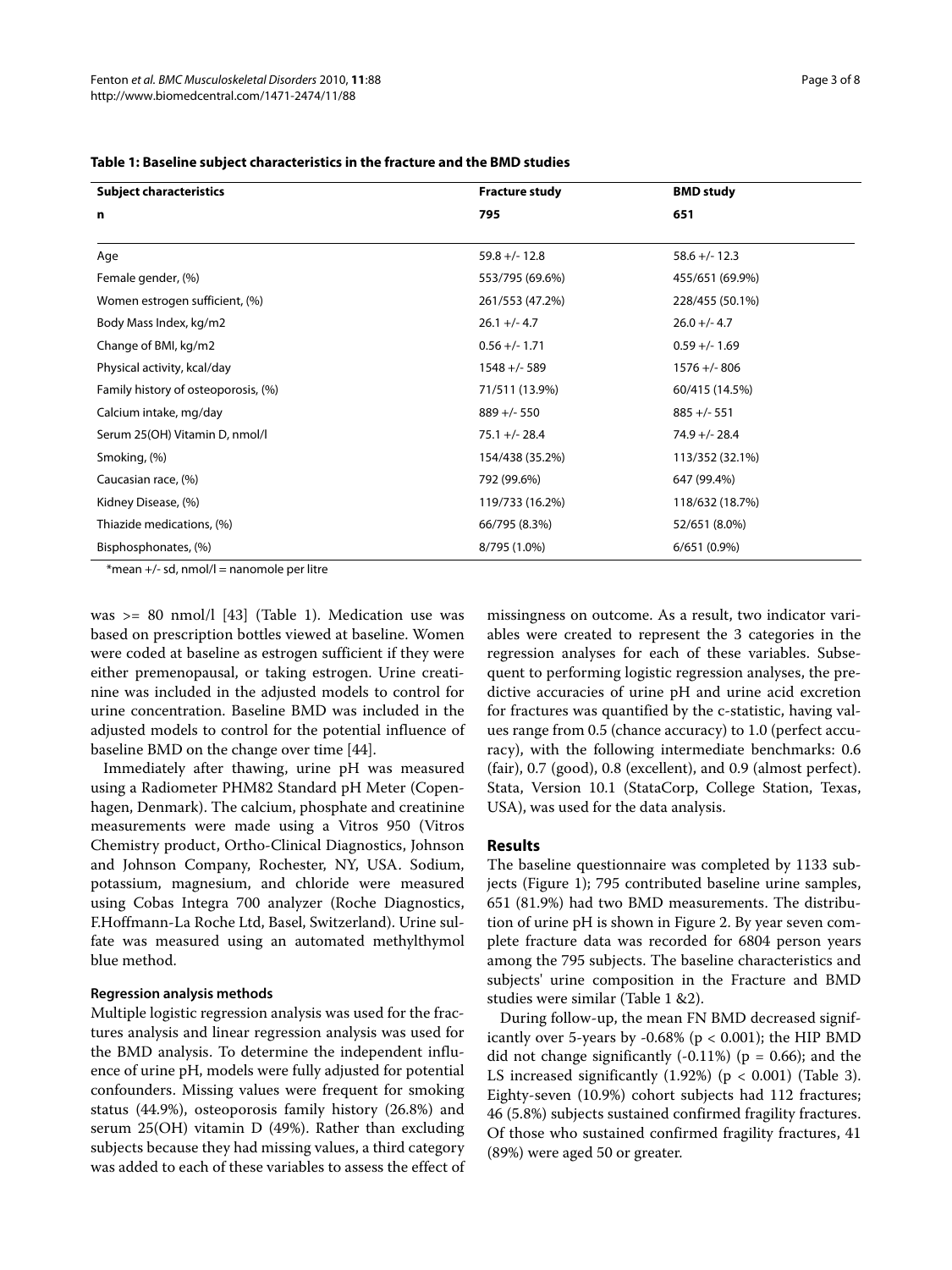<span id="page-3-0"></span>

### **Regression analysis results**

There was no association between urine pH or urine acid excretion and the occurrence of fragility fractures (Table 4). Subjects had similar risks of fracture for those with low and high urine pH, whether or not potential confounders were controlled, since the odds ratios were all close to one. The c-statistics illustrated that the unadjusted models for both urine pH and urine acid excretion did not discriminate any better than chance, while the adjusted models had a good ability to predict who would have a fracture (Table 4).

There were two statistically significant associations among the unadjusted relationships between urine measures of acid excretion and change of BMD (Table 5): urine acid excretion with both the change of BMD at the FN and the LS ( $p = 0.026$  and  $p = 0.041$ , respectively). Both the slope coefficients and adjusted R2 were close to zero, indicating poor associations. Once adjusted for

### **Table 2: Urine values at baseline**

potential confounding variables, there was no relationship between urine pH or urine acid excretion with the five-year change of BMD for any of the three sites assessed, FN, LS, or HIP (Table 5). Specifically, in the unadjusted models, two relationships were statistically significant: urine acid excretion with both the change of BMD at the FN and the LS ( $p = 0.026$  and  $p = 0.041$ , respectively). However, no relationships were statistically significant once confounding was controlled. Once adjusted for confounding, individuals' BMD equally increased and decreased for those with high and low urine pH, and for those with high and low acid excretion. The greatest amount of explained variance (adjusted  $R^2$ ) for the adjusted models for each bone site ranged from two to ten percent. Post estimation residual analysis did not identify any concerns with the assumptions of linear regression.

## **Discussion**

This study revealed no significant associations between either of the urine measures of dietary acid load, urine pH or calculated acid excretion in urine [[10\]](#page-6-14), with the occurrence of fragility fractures over 7-years or changes in BMD over 5-years at any of three sites (lumbar spine, femoral neck, or total hip). The adjusted models are more likely to be accurate estimations of the associations between dietary acid load in fasting morning urine samples and bone outcomes than the unadjusted models since the adjusted models control for other risk factors and confounding [[45](#page-7-20)].

The evidence to support the acid-ash hypothesis of osteoporosis predominantly comes from studies using changes in urine calcium as the outcome [[6,](#page-6-6)[8](#page-6-16)[-12](#page-6-17)[,46](#page-7-21)], some prospective observational studies [\[16](#page-6-9),[18](#page-6-18),[19](#page-6-10),[47\]](#page-7-22) and one randomized trial [[13](#page-6-19)]. Although one randomized

| Urine values                        | <b>Fracture study</b> | <b>BMD study</b> |
|-------------------------------------|-----------------------|------------------|
|                                     |                       |                  |
| Urine pH                            | $6.1 +/- 0.70$        | $6.1 +/- 0.71$   |
| Calcium/creatinine, mmol/mmol       | $0.37 +/- 0.24$       | $0.38 + -0.24$   |
| Chloride/creatinine, mmol/mmol      | $17.4 +/- 9.0$        | $17.1 +/- 8.7$   |
| Magnesium/creatinine, mmol/mmol     | $0.43 + (-0.20)$      | $0.43 + (-0.20)$ |
| Phosphate/creatinine, mmol/mmol     | $2.51 + (-0.84)$      | $2.53 + (-0.84)$ |
| Potassium/creatinine, mmol/mmol     | $6.18 +/- 3.05$       | $6.14 +/- 3.07$  |
| Sodium/creatinine, mmol/mmol        | $16.4 +/- 9.2$        | $16.1 +/- 8.9$   |
| Sulfate/creatinine, mmol/mmol       | $2.09 +/- 0.85$       | $2.08 + -0.85$   |
| Organic acids/creatinine, mmol/mmol | $6.89 +/- 5.37$       | $6.76 +/- 5.25$  |
| Urine creatinine, mmol/L            | $8.8 +/- 5.2$         | $8.9 +/- 5.3$    |
| Acid excretion, mEq/L               | $46.6 +/- 25.0$       | $47.5 +/- 25.4$  |

\*mean +/- sd, mmol = millimole, L = litre, mEq/L = milliequivalent/litre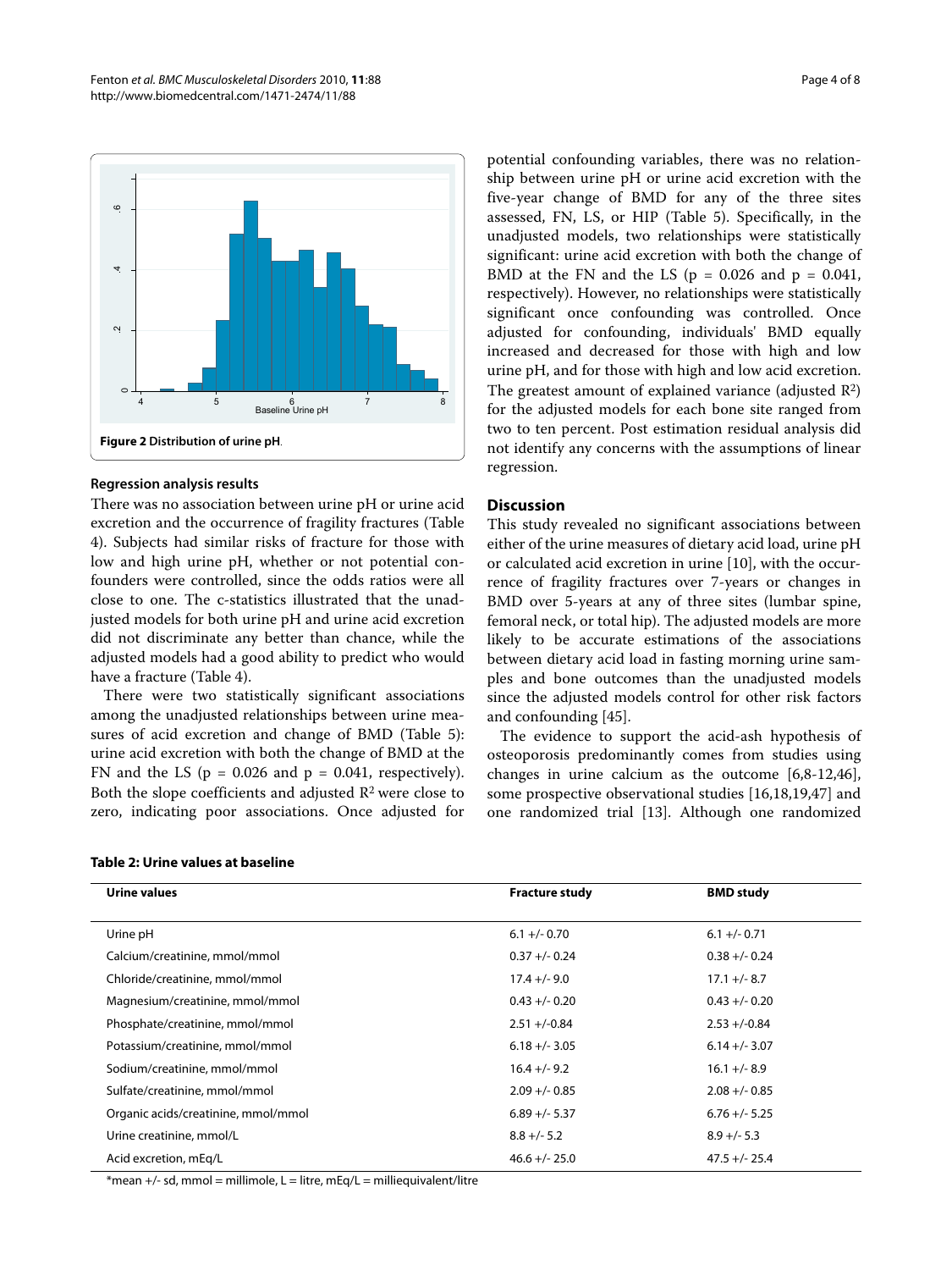|                                          | <b>Fracture study</b> | <b>BMD</b> study    |
|------------------------------------------|-----------------------|---------------------|
|                                          |                       |                     |
| Bone Mineral Density (BMD):              |                       |                     |
| Baseline FN BMD, g/cm <sup>2</sup>       | $0.727 + (-0.128)$    | $0.731 +/- 0.126$   |
| Baseline LS BMD, g/cm <sup>2</sup>       | $0.936 +/- 0.166$     | $0.938 +/- 0.160$   |
| Baseline HIP BMD, g/cm <sup>2</sup>      | $0.880 +/- 0.151$     | $0.885 +/- 0.146$   |
| Change BMD, over 5-years                 |                       |                     |
| 5-year change FN BMD, g/cm <sup>2</sup>  | n/a                   | $-0.005 + (-0.035)$ |
| 5-year change LS BMD, g/cm <sup>2</sup>  | n/a                   | $0.018 + (-0.054)$  |
| 5-year change HIP BMD, g/cm <sup>2</sup> | n/a                   | $-0.001 + (-0.036)$ |
| Change FN BMD, % of baseline             | n/a                   | $-0.68\% + (-5.0)$  |
| Change LS BMD, % of baseline             | n/a                   | $1.9\% +/- 6.0$     |
| Change HIP BMD, % of baseline            | n/a                   | $-0.11\% + (-4.2)$  |
| Confirmed fragility fractures            | 46/795 (5.8%)         | n/a                 |

## **Table 3: Bone outcomes in the Fracture and BMD studies**

\*mean +/- sd, dichotomous variables are reported with (percentage),  $q/cm^2$  = gram per squared centimetres

trial has supported the hypothesis [[13\]](#page-6-19), another did not [[40\]](#page-7-15). The randomized trial [\[13](#page-6-19)] supporting the hypothesis did not use concealment of allocation, a study quality indicator for randomized studies that is important to avoid bias during the randomization process [[48\]](#page-7-23). Without concealment of allocation, investigators can influence the allocation of individuals into the treatment groups, invalidating the randomization. Trials that do not have concealed allocation can overestimate effectiveness of a therapy [[49\]](#page-7-24). The more recent randomized trial, that concealed allocation, did not reveal any protective effect of either potassium citrate or increased fruit and vegetable consumption on change in BMD [\[14](#page-6-7)].

Three previous prospective cohort studies of the hypothesis reported some protective associations between fruit and vegetable, potassium, and/or vitamin C intakes and bone health [[16](#page-6-9),[18](#page-6-18),[19\]](#page-6-10), and thus may support the hypothesis, while two more recent cohort studies do not support it [[50,](#page-7-25)[51\]](#page-7-26). One of the positive reporting studies did not see a significant protective association for potassium once potential confounders were controlled [[16\]](#page-6-9). Further, it is possible that the associations in agreement with the hypothesis in the cohort studies were due to uncontrolled confounding by estrogen status [\[19](#page-6-10)], baseline BMD [[16,](#page-6-9)[19\]](#page-6-10), change of weight status during follow-up [\[18](#page-6-18)], and/or vitamin D status [\[16](#page-6-9)[,18](#page-6-18)[,19](#page-6-10),[47](#page-7-22)].

Further, three recent meta-analyses of the acid-ash hypothesis do not support the hypothesis. First, a metaanalysis of calcium balance studies, restricted to studies of superior methodology, revealed no association between net acid excretion and calcium balance, in spite of the strong relationship between net acid excretion and urinary calcium [\[52\]](#page-7-27). A systematic review and meta-analysis of the effect of protein intake on bone health revealed a small beneficial effect of protein supplementation on lumbar spine BMD in randomized placebo-controlled

| Table 4: Multiple logistic regression analysis results: Urine pH and acid excretion associations with fragility fractures* |  |  |
|----------------------------------------------------------------------------------------------------------------------------|--|--|
|                                                                                                                            |  |  |

| <b>Fracture type</b>       |                          | <b>Unadjusted estimate</b> | p-value | <b>Adjusted estimate</b> | p-value |
|----------------------------|--------------------------|----------------------------|---------|--------------------------|---------|
| Urine pH:                  |                          |                            |         |                          |         |
| <b>Fragility fractures</b> | Odds ratio:              | 1.07                       | 0.76    | 0.97                     | 0.91    |
|                            | 95% confidence interval: | $0.70$ to $1.63$           |         | 0.58 to 1.63             |         |
|                            | c-statistic:             | 0.514                      |         | 0.731                    |         |
| Urine Acid excretion:      |                          |                            |         |                          |         |
| <b>Fragility fractures</b> | Odds ratio:              | 1.00                       | 0.76    | 1.00                     | 0.92    |
|                            | 95% confidence interval: | $0.99$ to $1.01$           |         | 0.99 to 1.02             |         |
|                            | c-statistic:             | 0.510                      |         | 0.731                    |         |

\*The following variables were included in the adjusted models to control for confounding: age, gender, family history of osteoporosis, body mass index (BMI), change in BMI, estrogen status, physical activity, calcium intake, vitamin D status, smoking, kidney disease, urine creatinine, thiazide diuretics, and bisphosphonate use.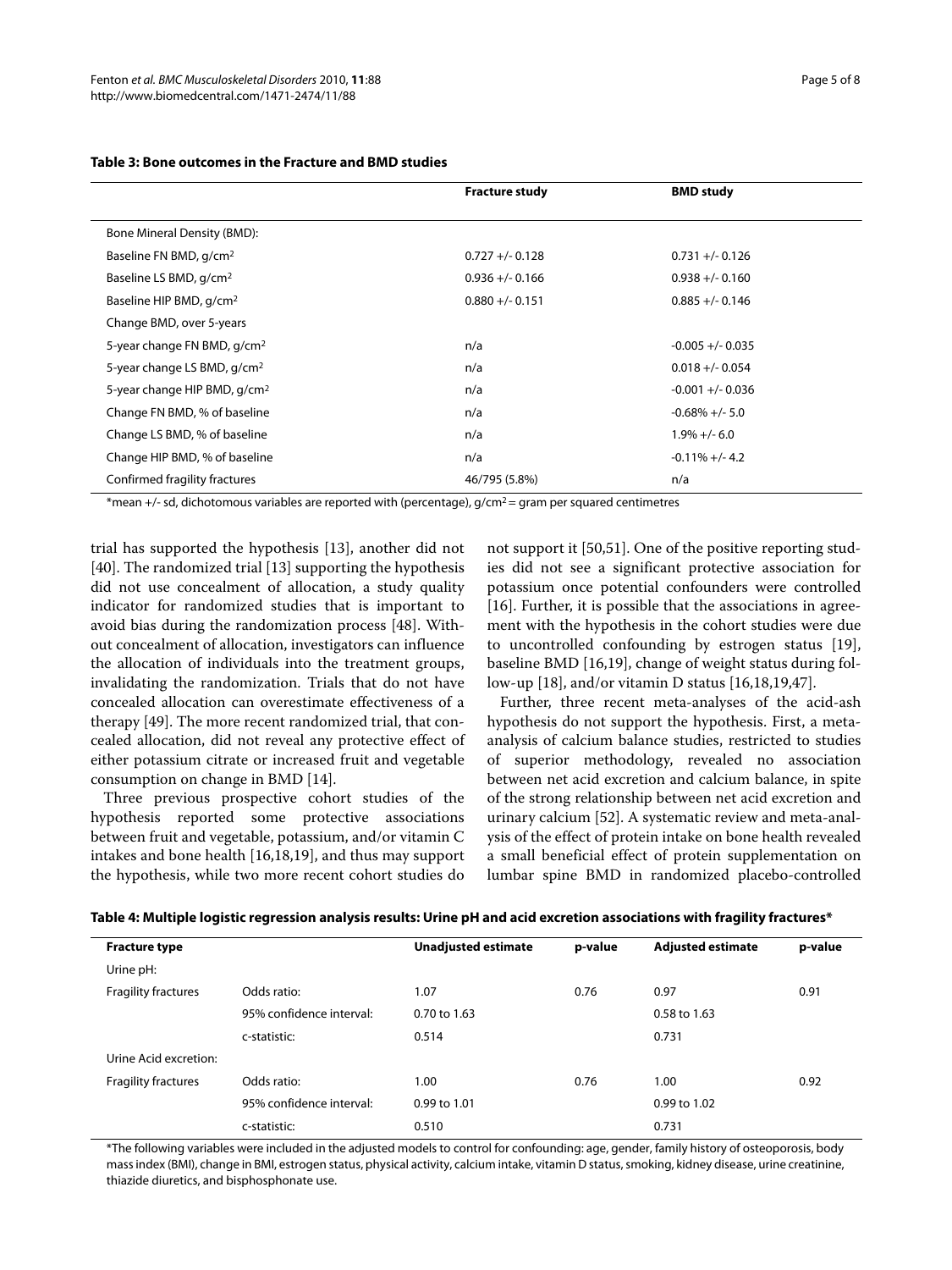| <b>Bone Site:</b>     |                                                      | <b>Unadjusted estimate</b>                     | p-value | <b>Adjusted estimate</b>                     | p-value |  |
|-----------------------|------------------------------------------------------|------------------------------------------------|---------|----------------------------------------------|---------|--|
| Urine pH:             |                                                      |                                                |         |                                              |         |  |
| <b>Femoral Neck</b>   | Coefficient:<br>95% confidence interval:<br>$aR^2$ : | 0.0034<br>$-0.0004$ to 0.0073<br>0.003         | 0.08    | 0.0018<br>$-0.0025$ to $0.0062$<br>0.086     | 0.41    |  |
| Total hip             | Coefficient:<br>95% confidence interval:<br>$aR^2$ : | 0.0012<br>$-0.0027$ to $0.0051$<br>0.001       | 0.54    | 0.0020<br>$-0.0020$ to 0.0066<br>0.096       | 0.29    |  |
| Lumbar Spine          | Coefficient:<br>95% confidence interval:<br>$aR^2$ : | 0.0053<br>-0.0052 to 0.0111<br>0.003           | 0.07    | 0.0022<br>$-0.0044$ to $0.0089$<br>0.026     | 0.51    |  |
| Urine Acid excretion: |                                                      |                                                |         |                                              |         |  |
| <b>Femoral Neck</b>   | Coefficient:<br>95% confidence interval:<br>$aR^2$ : | $-0.0001$<br>$-0.0002$ to $-0.00002$<br>0.0062 | 0.026   | $-0.0001$<br>$-0.0002$ to $0.00001$<br>0.088 | 0.19    |  |
| Total hip             | Coefficient:<br>95% confidence interval:<br>$aR^2$ : | $-0.0001$<br>$-0.0002$ to $0.00005$<br>0.001   | 0.26    | $-0.0001$<br>$-0.0002$ to $0.0001$<br>0.099  | 0.46    |  |
| Lumbar Spine          | Coefficient:<br>95% confidence interval:<br>$aR^2$ : | $-0.0002$<br>$-0.0003$ to $-0.00001$<br>0.005  | 0.041   | $-0.00002$<br>$-0.0002$ to $0.0002$<br>0.026 | 0.84    |  |

## **Table 5: Multiple linear regression analysis results: Urine pH and acid excretion associations with change of BMD\***

\*The following variables were included in the adjusted models to control for confounding: age, gender, family history of osteoporosis, body mass index (BMI), change in BMI, estrogen status, physical activity, calcium intake, vitamin D status, smoking, kidney disease, urine creatinine, thiazide diuretics, bisphosphonate use and baseline BMD.

trials [[53\]](#page-7-28). Further, the acid-ash hypothesis predicts higher phosphate intakes would be associated with increased urinary calcium and lower calcium balance, but this was not supported by a third recent meta-analysis [[54\]](#page-7-29).

We used urine samples that had been stored since baseline. Urine pH may change slightly with storage as carbon dioxide  $(CO<sub>2</sub>)$  and ammonia  $(NH<sub>3</sub>)$  evaporate, but the changes are not likely to result in misrepresentation of the measurements. As urine bicarbonate evaporates as CO<sub>2</sub> from alkaline urine (H<sup>+</sup> and HCO<sub>3</sub><sup>-</sup> <--> H<sub>2</sub>O + CO<sub>2</sub>), pH would increase through the loss of the hydrogen ions [[55\]](#page-7-30). As urine ammonia  $(NH<sub>3</sub>)$  evaporates from more acidic urine, ammonium would converted to ammonia  $(NH_4^+ \leftarrow > H^+ + NH_3)$ , hydrogen ions would be liberated and therefore the measured hydrogen ion will increase and thus the pH will decrease. Bicarbonate is found in appreciable amounts only in more alkaline urine, and ammonium in more acidic urine [[56](#page-7-31)]. Therefore these reactions, which cause the alkaline urine to become somewhat more alkaline, and acidic urine to become more acidic, would not likely cause misrepresentation of the measurements of the potential risks.

Our study had four strengths. First, the population from which the cohort was selected has wide ranges of intakes for protein, potassium, fruit and vegetables [[57,](#page-7-32)[58\]](#page-7-33). Therefore the sample likely had a range of expo-

sures, which improve the chances of revealing the relationship under investigation. Second, the outcome measures used in this study, change in BMD (an accepted clinical measure of the progression of this disease [\[59](#page-7-34)]) and occurrence of fragility fractures (a direct measure of osteoporosis [\[60](#page-7-35)[,61](#page-7-36)]) are superior measures of osteoporosis relative to the measurement of urine calcium changes. Third, the use of urine to measure the diet acid load allowed us to avoid the random and systematic errors inherent in food intake measurement. Food-based calculations of acid load excretion are not very precise [[31\]](#page-7-7), determining food intake is prone to reporting bias [[62,](#page-7-37)[63\]](#page-7-38), and the absorption of individual ions from food is variable [[10,](#page-6-14)[64\]](#page-7-39). Food is a complex mixture of numerous compounds, and nutrient absorption depends on the chemical composition as well as "on various interactions with many endogenous and exogenous factors" [[35\]](#page-7-11).

This study also had limitations. First, the exposures for this study were measured in fasting morning urine samples, which might be inferior to measures made in 24 hour urine samples. It is possible that urine pH or measures of acid excretion in 24-hour urine samples have a relationship with bone outcomes, and it is also possible that fasting-morning-second-void urines are more reliable measures of diet-acid than 24-hour collections that are more prone to incomplete collection [\[65](#page-7-40)]. However, proponents of the acid-ash hypothesis advocate the mea-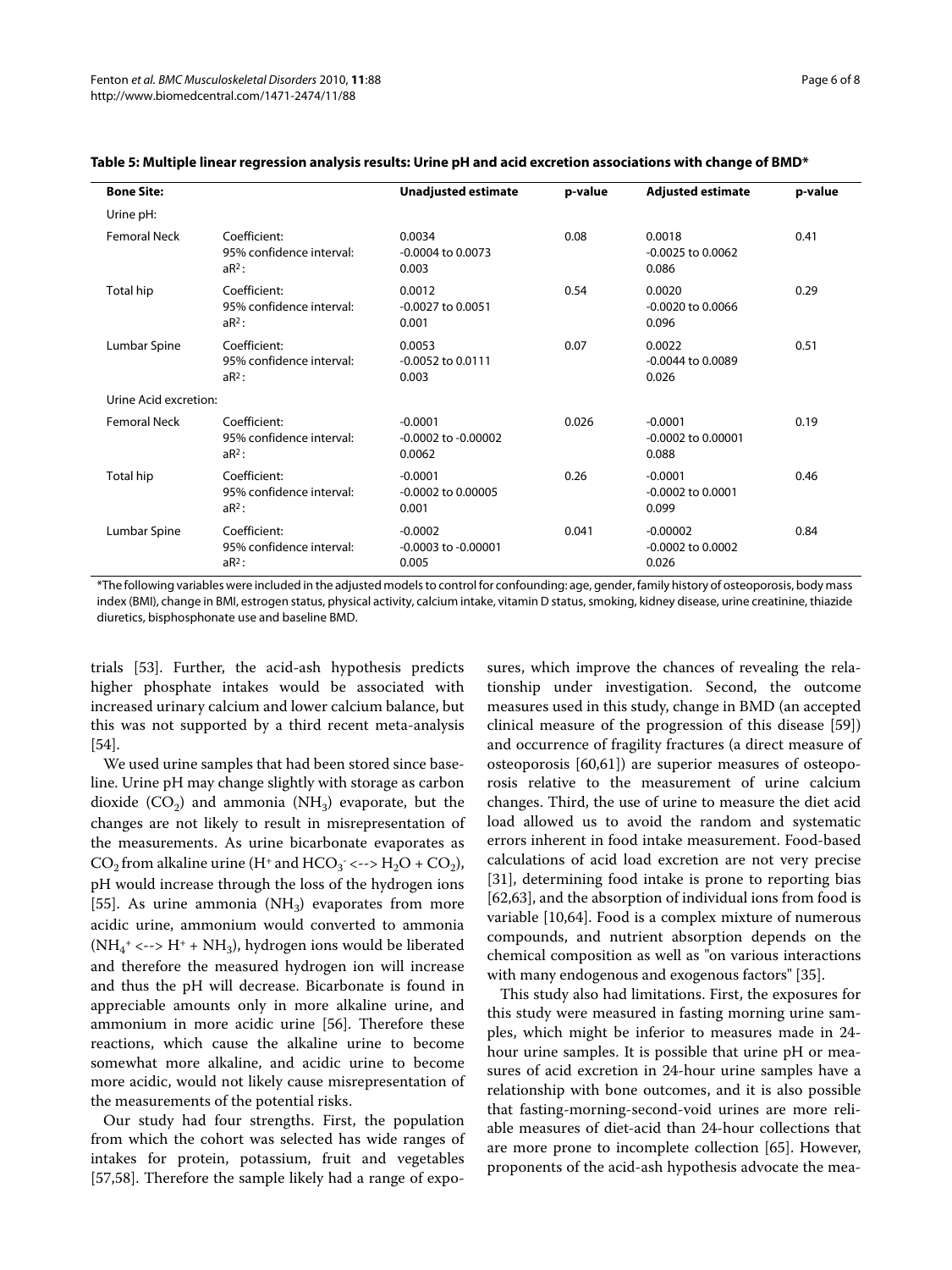surement of pH in morning urine to assess osteoporosis risk [[24,](#page-7-1)[27\]](#page-7-41), so we argue the ability to predict osteoporosis in morning urine samples warranted testing. Second, as a cohort study, the risk of confounding remains, and there is a chance of reporting bias for the potential confounding variables.

## **Conclusion**

This study indicates that two measures of acid excretion from fasting morning urine, low urine pH and the calculated acid excretion in urine, do not identify individuals at risk for osteoporosis, as measured using fragility fractures and changes of bone mineral density. This study cannot determine whether the lack of association between these urine measures of diet acid load and bone outcomes is due to the type of urine sample used, the lack of ability of a single measure to reflect long-term diet acid load, or because the acid-ash hypothesis is not predictive of bone health. Together, this study, the recent critical review [[66\]](#page-7-42), and recent meta-analyses [[52](#page-7-27)-[54\]](#page-7-29) provide a body of contradicting evidence for the acid-ash hypothesis. Further research is needed to improve our understanding of the role of diet in prevention of osteoporosis and to provide the best possible evidence to support or refute marketing of novel therapies to influence health.

#### **Competing interests**

The authors declare that they have no competing interests.

#### **Authors' contributions**

The author's responsibilities were as follows: All of the authors designed the study, TRF performed the statistical analysis and wrote the manuscript, ME directed the study's statistical analysis, AWL contributed to data analysis and writing of manuscript, SCT, DAH and JPB helped design the study and interpret the findings. We thank Sue Ross for assistance with editing. The funding sources had no influence on the interpretation of results. None of the authors had a personal or financial conflict of interest.

### **Acknowledgements**

We thank the dedicated Calgary and Quebec City Lab Services staff for their laboratory excellence: Glennis Dioron, Beverly Madden, Shirley Jorge, Kathy Bowe, Brandy Goncalves, and Manjit Dhanjal. We are grateful to Dr. Reinhold Vieth for the vitamin D analyses. We thank Suzette Poliquin, Wei Zhou, Jane Allen, and Marc Gendreau of CaMOS for sharing their understanding of CaMOS and the multiple variables, and Christine Friedenreich for sharing her knowledge about the measurement of physical activity. We thank Sue Ross for discussions about the study methodology. Thank you to Carol and Victoria Fenton for technical assistance. Sources of support: The Canadian Foundation for Dietetic Research (Research funding) as well as doctoral fellowships from the University of Calgary and the Alberta Heritage Fund for Medical Research.

#### **Author Details**

1Department of Community Health Sciences, Faculty of Medicine, University of Calgary TRW Building, 3rd Floor, 3280 Hospital Drive NW, Calgary, Alberta, T2N 4Z6, Canada, 2Alberta Health Services, Calgary, AB, Canada, 3Department of Pathology & Laboratory Medicine, Faculty of Medicine, University of Calgary 9, 3535 Research Road NW, Calgary, AB, T2L 2K8, Canada, 4Division of Rheumatology, Centre de recherche du CHUL, Université Laval, Quebec City, Canada and 5Department of Medicine and Oncology, Faculty of Medicine, University of Calgary Foothills Medical Centre - North Tower, 9th Floor, 1403 - 29th Street NW, Calgary, AB T2N 2T9, Canada

Received: 11 January 2010 Accepted: 10 May 2010 Published: 10 May 2010

#### **References**

- <span id="page-6-0"></span>1. Adachi JD, Ioannidis G, Pickard L, et al.: The association between osteoporotic fractures and health-related quality of life as measured by the Health Utilities Index in the Canadian Multicentre Osteoporosis Study (CaMos)**.** Osteoporos Int 2003, 14:895-904.
- <span id="page-6-1"></span>2. Robbins JA, Biggs ML, Cauley J: Adjusted mortality after hip fracture: From the cardiovascular health study**.** J Am Geriatr Soc 2006, 54:1885-91.
- <span id="page-6-2"></span>3. Braithwaite RS, Col NF, Wong JB: Estimating hip fracture morbidity, mortality and costs**[.](http://www.ncbi.nlm.nih.gov/entrez/query.fcgi?cmd=Retrieve&db=PubMed&dopt=Abstract&list_uids=12588580)** J Am Geriatr Soc 2003, 51:364-70.
- <span id="page-6-3"></span>4. Wiktorowicz ME, Goeree R, Papaioannou A, Adachi JD, Papadimitropoulos E: Economic implications of hip fracture: health service use, institutional care and cost in Canada**.** Osteoporos Int 2001, 12:271-8.
- <span id="page-6-4"></span>5. Macdonald HM, New SA, Fraser WD, Campbell MK, Reid DM: Low dietary potassium intakes and high dietary estimates of net endogenous acid production are associated with low bone mineral density in premenopausal women and increased markers of bone resorption in postmenopausal women**[.](http://www.ncbi.nlm.nih.gov/entrez/query.fcgi?cmd=Retrieve&db=PubMed&dopt=Abstract&list_uids=15817873)** Am J Clin Nutr 2005, 81:923-33.
- <span id="page-6-6"></span>6. Maurer M, Riesen W, Muser J, Hulter HN, Krapf R: Neutralization of Western diet inhibits bone resorption independently of K intake and reduces cortisol secretion in humans**.** Am J Physiol Renal Physiol 2003, 284:F32-F40.
- <span id="page-6-5"></span>7. Sebastian A, Harris ST, Ottaway JH, Todd KM, Morris RC Jr: Improved mineral balance and skeletal metabolism in postmenopausal women treated with potassium bicarbonate**.** N Engl J Med 1994, 330:1776-81.
- <span id="page-6-16"></span>8. Lemann J Jr, Pleuss JA, Gray RW, Hoffmann RG: Potassium administration reduces and potassium deprivation increases urinary calcium excretion in healthy adults [corrected]**.** Kidney Int 1991, 39:973-83.
- 9. Frassetto L, Morris RC Jr, Sebastian A: Long-term persistence of the urine calcium-lowering effect of potassium bicarbonate in postmenopausal women**[.](http://www.ncbi.nlm.nih.gov/entrez/query.fcgi?cmd=Retrieve&db=PubMed&dopt=Abstract&list_uids=15572425)** J Clin Endocrinol Metab 2005, 90:831-4.
- <span id="page-6-14"></span>10. Remer T, Manz F: Estimation of the renal net acid excretion by adults consuming diets containing variable amounts of protein**.** Am J Clin Nutr 1994, 59:1356-61.
- <span id="page-6-15"></span>11. Buclin T, Cosma M, Appenzeller M, et al.: Diet acids and alkalis influence calcium retention in bone**.** Osteoporos Int 2001, 12:493-9.
- <span id="page-6-17"></span>12. Bell JA, Whiting SJ: Effect of fruit on net acid and urinary calcium excretion in an acute feeding trial of women**.** Nutrition 2004, 20:492-3.
- <span id="page-6-19"></span>13. Jehle S, Zanetti A, Muser J, Hulter HN, Krapf R: Partial neutralization of the acidogenic Western diet with potassium citrate increases bone mass in postmenopausal women with osteopenia**[.](http://www.ncbi.nlm.nih.gov/entrez/query.fcgi?cmd=Retrieve&db=PubMed&dopt=Abstract&list_uids=17035614)** J Am Soc Nephrol 2006, 17:3213-22.
- <span id="page-6-7"></span>14. Macdonald HM, Black AJ, Aucott L, et al.: Effect of potassium citrate supplementation or increased fruit and vegetable intake on bone metabolism in healthy postmenopausal women: a randomized controlled trial**[.](http://www.ncbi.nlm.nih.gov/entrez/query.fcgi?cmd=Retrieve&db=PubMed&dopt=Abstract&list_uids=18689384)** Am J Clin Nutr 2008, 88:465-74.
- <span id="page-6-8"></span>15. Remer T, Manz F: Potential renal acid load of foods and its influence on urine pH**.** J Am Diet Assoc 1995, 95:791-7.
- <span id="page-6-9"></span>16. Macdonald HM, New SA, Golden MH, Campbell MK, Reid DM: Nutritional associations with bone loss during the menopausal transition: evidence of a beneficial effect of calcium, alcohol, and fruit and vegetable nutrients and of a detrimental effect of fatty acids**.** Am J Clin Nutr 2004, 79:155-65.
- 17. Tucker KL, Hannan MT, Chen H, Cupples LA, Wilson PW, Kiel DP: Potassium, magnesium, and fruit and vegetable intakes are associated with greater bone mineral density in elderly men and women**[.](http://www.ncbi.nlm.nih.gov/entrez/query.fcgi?cmd=Retrieve&db=PubMed&dopt=Abstract&list_uids=10197575)** Am J Clin Nutr 1999, 69:727-36.
- <span id="page-6-18"></span>18. Tucker KL, Hannan MT, Kiel DP: The acid-base hypothesis: diet and bone in the Framingham Osteoporosis Study**.** Eur J Nutr 2001, 40:231-7.
- <span id="page-6-10"></span>19. Kaptoge S, Welch A, McTaggart A, et al.: Effects of dietary nutrients and food groups on bone loss from the proximal femur in men and women in the 7th and 8th decades of age**.** Osteoporos Int 2003, 14:418-28.
- <span id="page-6-11"></span>20. Whiting SJ, Draper HH: Effect of a chronic acid load as sulfate or sulfur amino acids on bone metabolism in adult rats**.** J Nutr 1981, 111:1721-6.
- <span id="page-6-12"></span>21. DuBose TD: Acid-base disorders**.** 6th edition. Edited by: Brenner BM. Brenner & Rector's The Kidney. Saunders; 2000:935-7.
- <span id="page-6-13"></span>22. Institute of Medicine (IOM): Dietary Reference Intakes for Water, Potassium, Sodium, Chloride, and Sulfate**.** Washington DC: The National Academies Press; 2004.